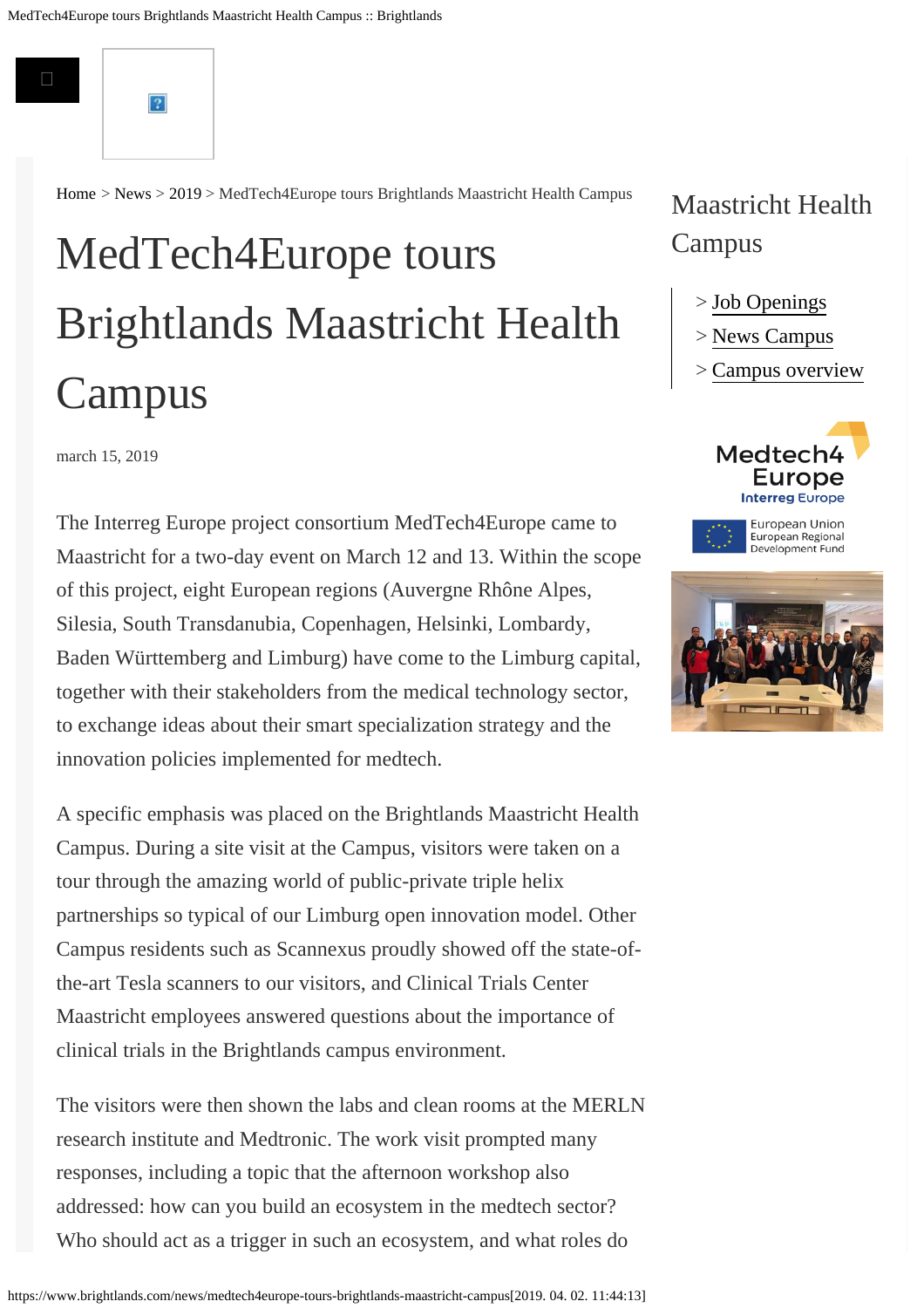the other partners play? How can you build trust and how do you work together as public-private parties in this ecosystem? Many of the regions were impressed by what they saw, and want to show their respective governments how Limburg tackles this in terms of its policies, so that they can also try to ensure a similar approach will take hold in their own regions.

The ultimate goal of the project is to make improvements in the Limburg medtech sector and to learn from various components of our European partners' strategies. To achieve this goal, the medtech players in Limburg are unified through a regional Limburg stakeholders' group that showcases best practices from different European regions. They will also have the opportunity to take a peek behind the scenes at other European clusters later this year.

For further information, go to [www.interregeurope.eu/medtech4europe](http://www.interregeurope.eu/medtech4europe) or contact the Province of Limburg by sending an email to Dirk Plees: [d.plees@prvlimburg.nl](mailto:d.plees@prvlimburg.nl)

 $\Box$   $\Box$   $\Box$ 

 $\Box$  [overview news & events](https://www.brightlands.com/news-events)

### Relevant news



https://www.brightlands.com/news/medtech4europe-tours-brightlands-maastricht-campus[2019. 04. 02. 11:44:13]